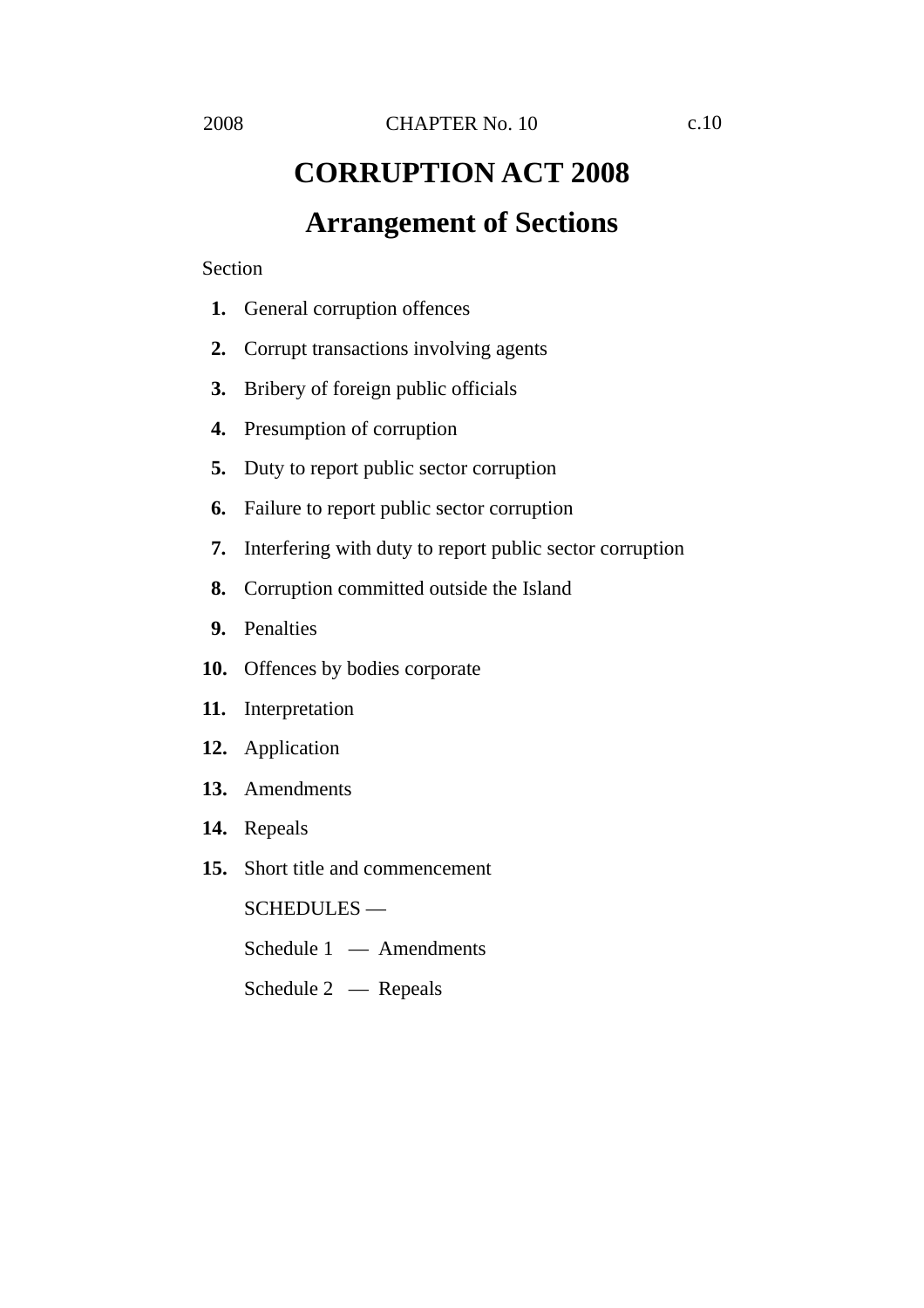

**Jule of Ham Signed in Tynwald: 15th July 2008**<br>**16th July 2008**<br>2008 to March 19th July 2008 Received Royal Assent:16th July 2008 Announced to Tynwald: 16th July 2008 to Wit

# **AN ACT**

to amend the law relating to the prevention of corruption and for connected purposes.

**BE IT ENACTED by the Queen's Most Excellent Majesty, by** and with the advice and consent of the Council and Keys in Tynwald assembled, and by the authority of the same, as follows:—

**1.** (1) A person commits an offence if that person —

General corruption offences

- (a) gives an advantage to or procures an advantage for any person; or
- (b) offers or agrees to give an advantage to or to procure an advantage for any person,

with the intention of influencing that person or another person to exercise a function improperly, or as a reward for so exercising a function.

- (2) A person commits an offence if that person —
- (a) obtains an advantage for that person or another person; or
- (b) solicits or agrees to obtain an advantage for that person or another person,

upon the basis that it will or may influence that person or another person to exercise a function improperly or as a reward for so exercising a function.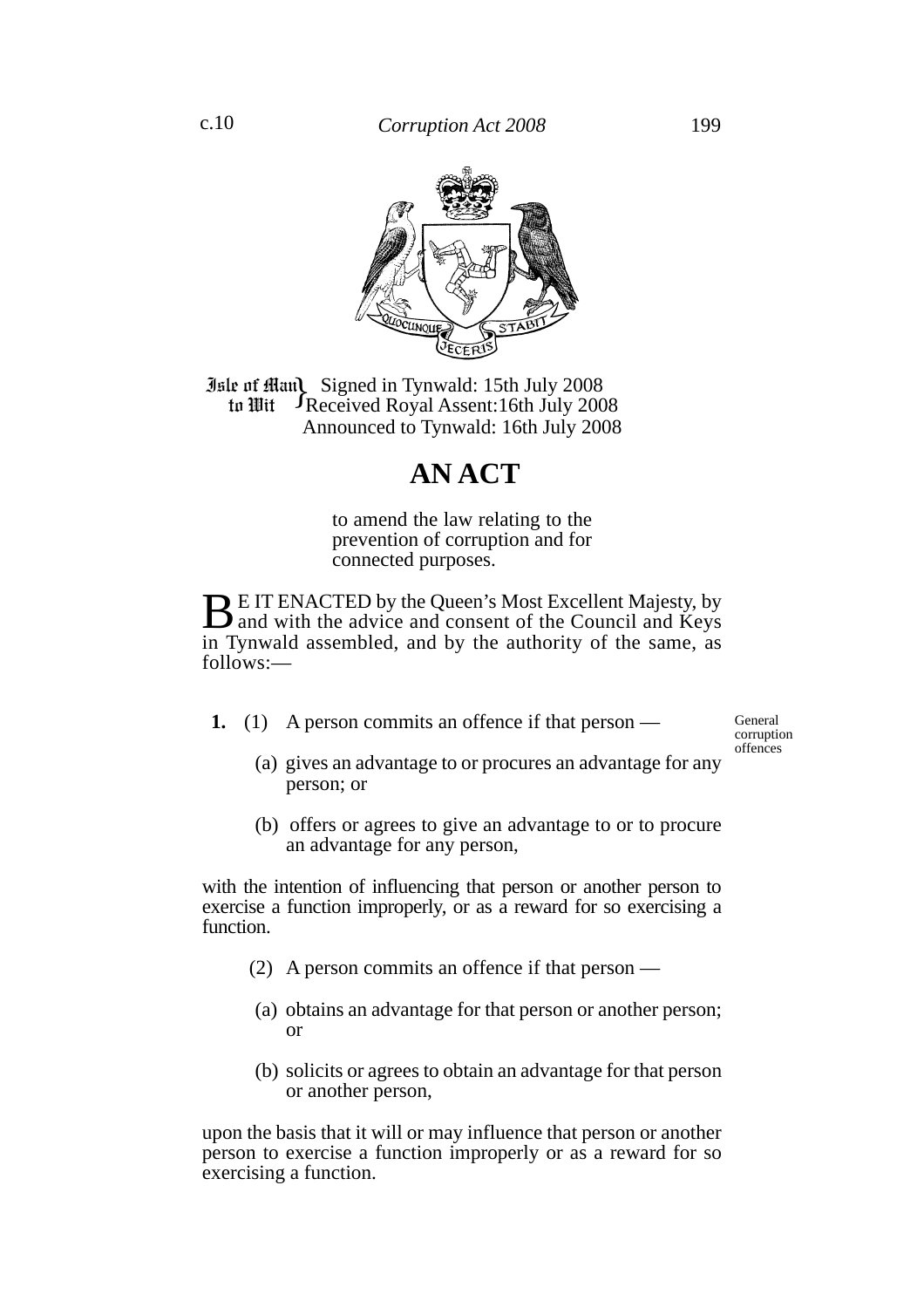Corrupt transactions involving agents

- **2.** (1) A person commits an offence if that person
	- (a) gives an advantage to or procures an advantage for any person; or
	- (b) offers or agrees to give an advantage to or to procure an advantage for any person,

with the intention of influencing that person or another person to exercise a function improperly, or as a reward for so exercising a function, in each case in that or the other person's capacity as an agent in relation to the affairs of the principal of that agent.

(2) A person commits an offence if, in the capacity as an agent in relation to the affairs of the principal of that agent, that person —

- (a) obtains an advantage for that person or for another person; or
- (b) solicits or agrees to obtain an advantage for that person or another person,

upon the basis that it will or may influence that person or another person to exercise a function improperly or as a reward for so exercising a function.

- (3) For the purposes of this section, it is immaterial if  $-$ 
	- (a) the agent's functions have no connection with the Island and are conducted in a country or territory outside the Island;
	- (b) the principal's affairs or business have no connection with the Island and are conducted in a country or territory outside the Island.

Bribery of foreign public officials

- **3.** A person commits an offence if that person
	- (a) gives an advantage to or procures an advantage for any person; or
	- (b) offers or agrees to give an advantage to or procure an advantage for any person,

with the intention of influencing that person or another person to exercise a function improperly, in each case in that or the other person's capacity as a foreign public official.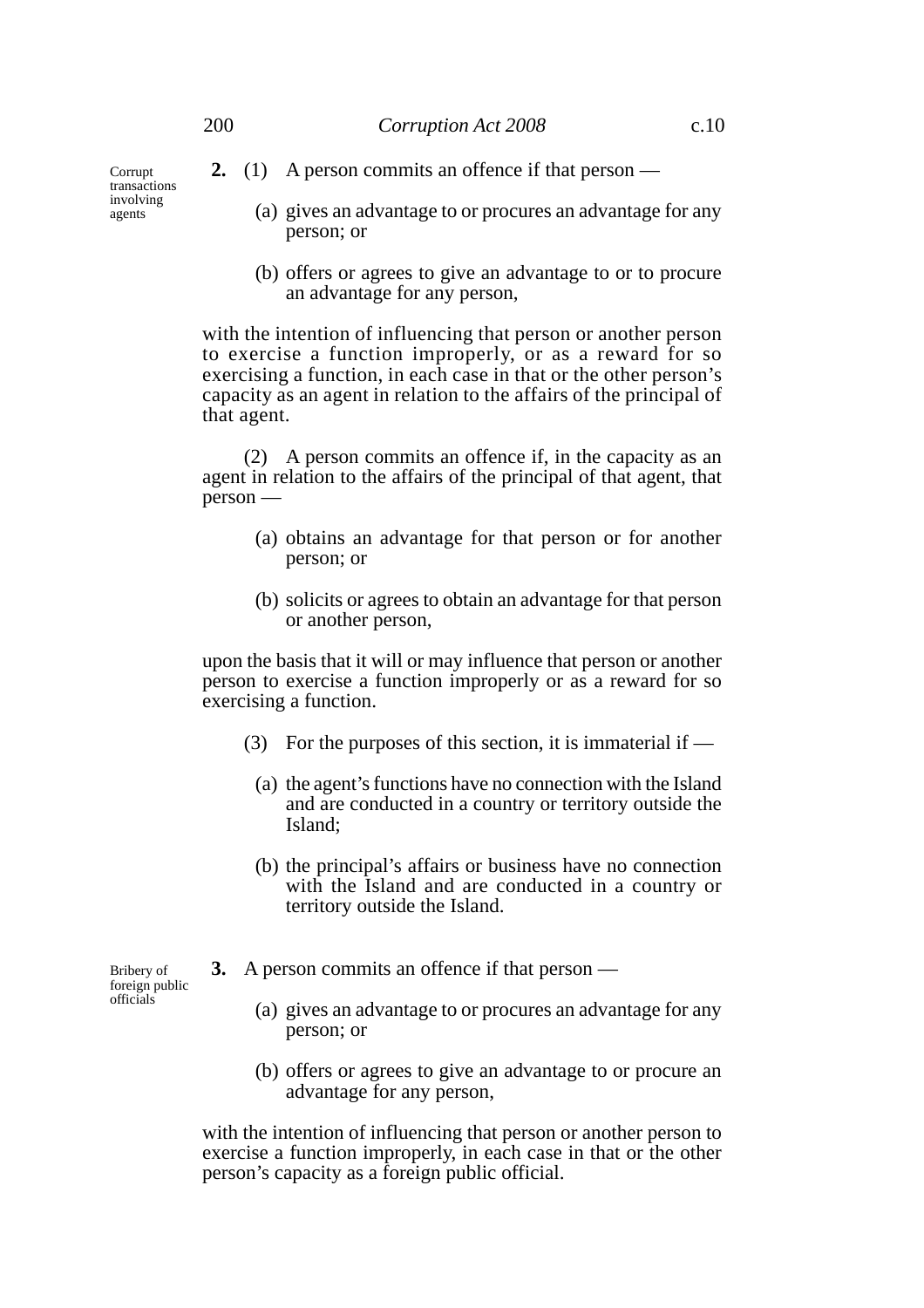4. Where in proceedings against a person for an offence under Presumption section 1 or 2 of this Act involving the exercise of a function on behalf of a public body, it is proved that that person has given or obtained an advantage for that person or another person, the advantage shall be deemed to have been given or

obtained upon the basis that it would or might influence that person or another person to exercise a function improperly, or as a reward for so exercising a function, unless evidence is adduced on the balance of probabilities which casts doubt on the presumed fact.

**5.** (1) A person exercising a function on behalf of a public body who is offered or receives an advantage in circumstances which may constitute an offence under sections 1 or 2 of this Act, or under section 323 of the Criminal Code 1872, shall disclose as soon as reasonably practicable and in the prescribed manner —

Duty to report public sector corruption

of corruption

[IV p.160]

- (a) the existence and nature of the advantage, or the offer of it; and
- (b) the name, if known, of the person by whom it was given or procured or offered or who agreed to give or procure it.

(2) A person exercising a function on behalf of a public body who knows or reasonably suspects, or ought reasonably to have known or reasonably to have suspected, that any person has committed, is committing or is about to commit an offence under sections 1 or 2 of this Act, or under section 323 of the Criminal Code 1872, must disclose, as soon as reasonably practicable and in the prescribed manner, that knowledge or suspicion, and the information on which it is based, or cause such knowledge or suspicion to be so disclosed.

- (3) For the purposes of subsections (1) and  $(2)$ 
	- (a) "a person exercising a function on behalf of a public body" excludes a foreign public official;
	- (b) "the prescribed manner" means
		- (i) to a constable; or
		- (ii) where the employer of the person exercising the function on behalf of a public body has established a procedure for that person to make disclosures of the kind mentioned in subsections (1) or (2), in accordance with that procedure, and to a constable.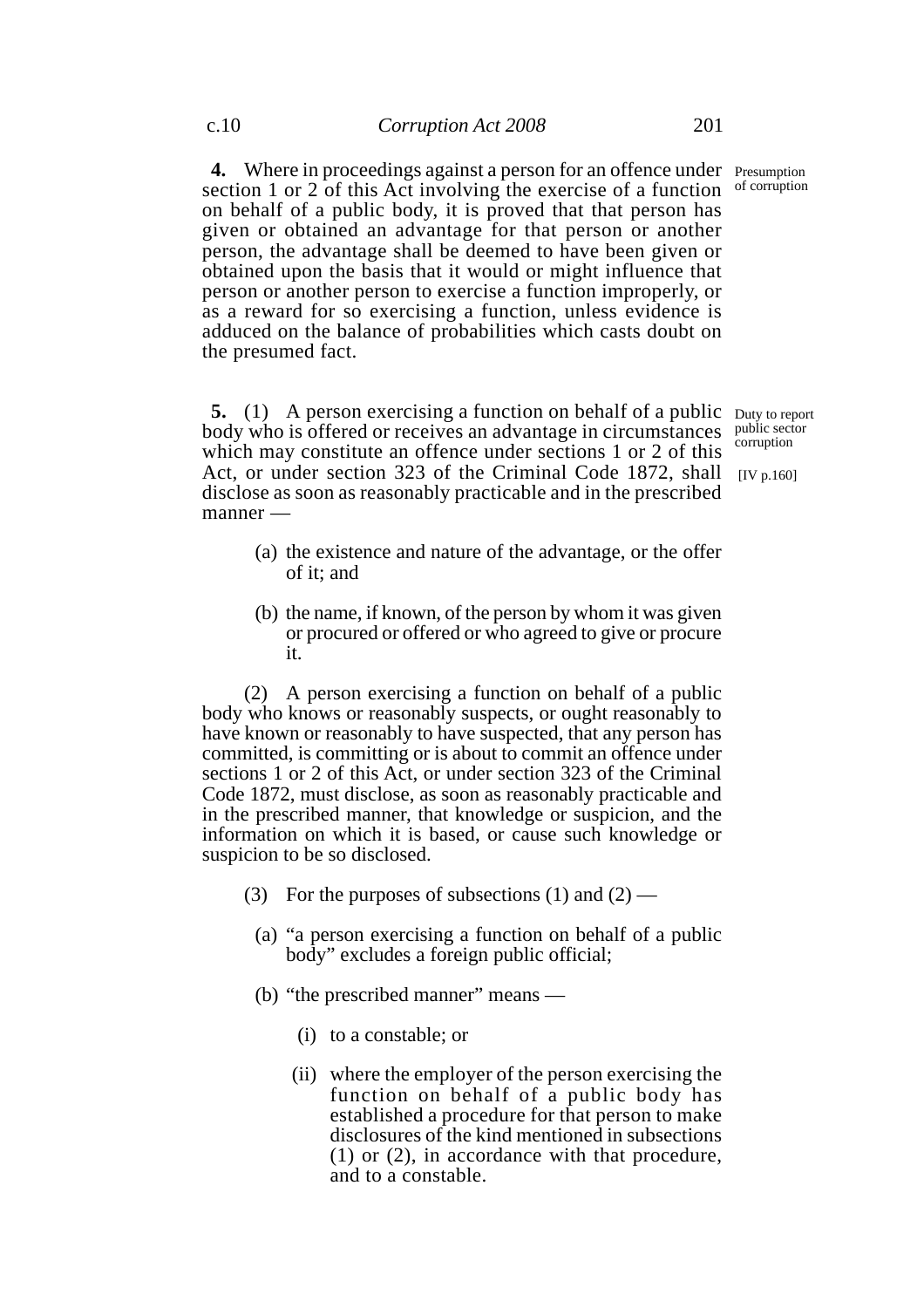(4) In section 49 of the Employment Act 2006, after "sections 51 to 56" insert ", or in accordance with section  $5(1)$  or 5(2) of the Corruption Act 2008".

(5) Any provision of an agreement between a worker and the worker's employer (whether or not a worker's contract), including an agreement to refrain from instituting or continuing any proceedings under the Employment Act 2006 or any proceedings for breach of contract is void in so far as it purports to preclude any worker from a protected disclosure.

- (6) For the purposes of subsection  $(5)$ 
	- (a) the expression "protected disclosure" has the same meaning as in section 49 of the Employment Act 2006; and
	- (b) the expressions "worker", "employer" and "worker's contract" have the same meaning as in section 58 of that Act.

**6.** (1) A person who fails to comply with section 5 commits an offence.

(2) It is a defence for a person charged with an offence under subsection (1) to prove that such person reasonably believed that if the disclosure required to be made under that section had been made, serious physical harm would be done to that person or to another person or to the property of either such person.

**7.** A person who intentionally takes any action harmful to any person, including interference with a person's lawful employment or occupation, on the ground that a person has made or may make a disclosure in accordance with section 5 commits an offence.

**Corruption** committed outside the Island

Interfering with duty to report public sector corruption

- **8.** (1) This section applies if
	- (a) a resident of the Island does or omits to do anything in a country or territory outside the Island; and
	- (b) the act or omission would, if done or made in the Island, constitute a corruption offence.
	- (2) In such a case
		- (a) the act or omission constitutes the offence concerned;
		- (b) proceedings for the offence may be taken in the Island;

Failure to report public sector corruption

 $[c.21]$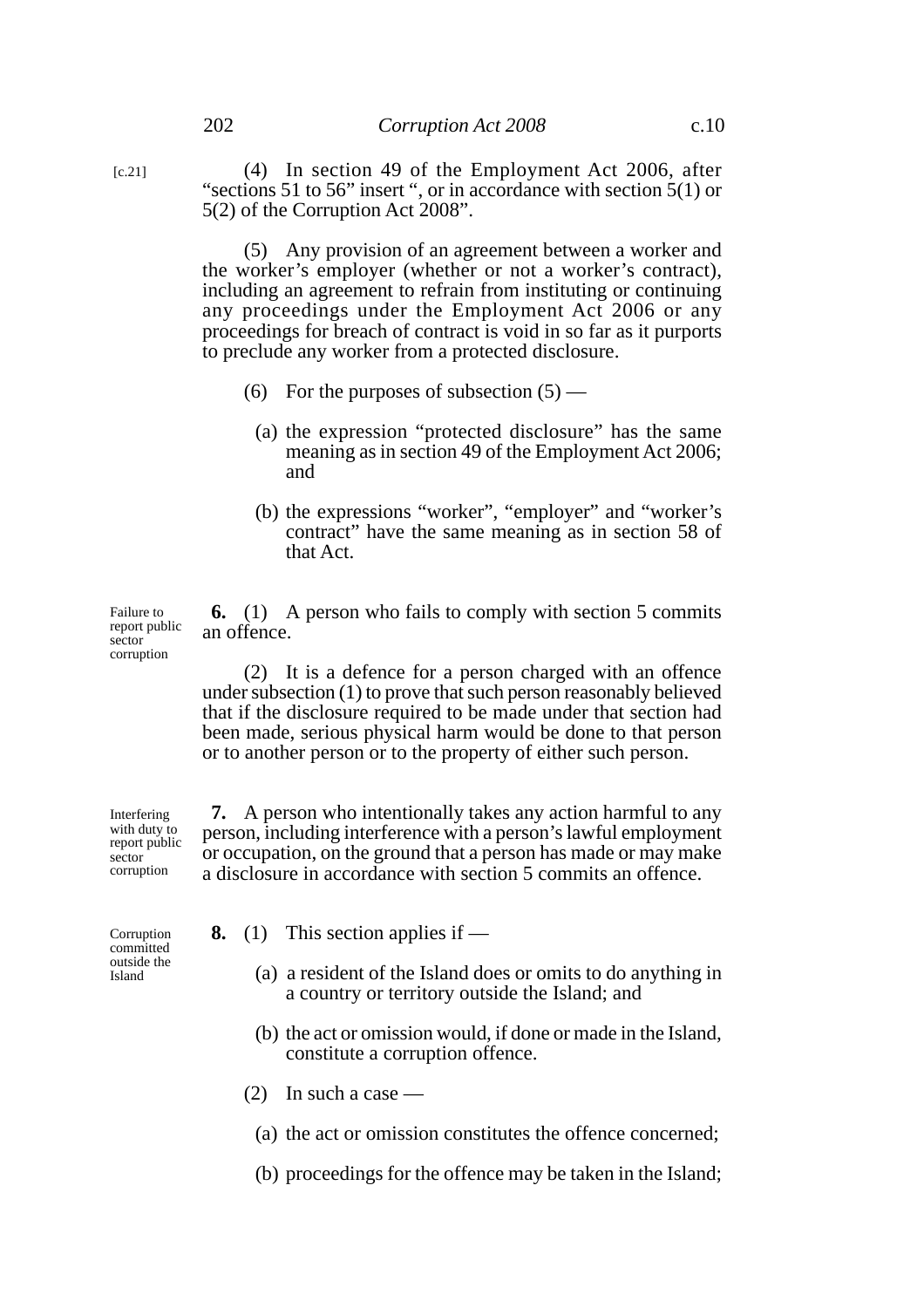- (c) the offence may be treated for incidental purposes as having been committed at a place in the Island.
- (3) These offences are corruption offences
	- (a) an offence under this Act or under section 323 (bribery etc.) of the Criminal Code 1872;
	- (b) an attempt, conspiracy or incitement to commit an offence specified in paragraph (a);
	- (c) aiding, abetting, counselling or procuring the commission of an offence specified in paragraph (a).
- (4) A resident of the Island is
	- (a) an individual who is ordinarily resident in the Island; or
	- (b) a body incorporated under the laws of the Island.
- **9.** (1) A person guilty of an offence under this Act is liable Penalties
	- (a) on conviction on information, to custody for a term not exceeding the term specified in subsection (2) or a fine or both;
	- (b) on summary conviction, to custody for a term not exceeding 6 months or a fine not exceeding £5,000 or both.

(2) The maximum term of imprisonment on conviction on information is —

- (a) 2 years for an offence under section 6 or 7; and
- (b) 7 years in any other case.

**10.** (1) Where an offence under this Act committed by a body offences corporate is proved to have been committed with the consent or by bodies connivance of, or to be attributable to neglect on the part of corporate

- (a) a person who is a director, manager, secretary or other similar officer of the body corporate;
- (b) a person purporting to act in any such capacity,

the person is also guilty of the offence and liable in the same manner as the body corporate to the penalty provided for the offence.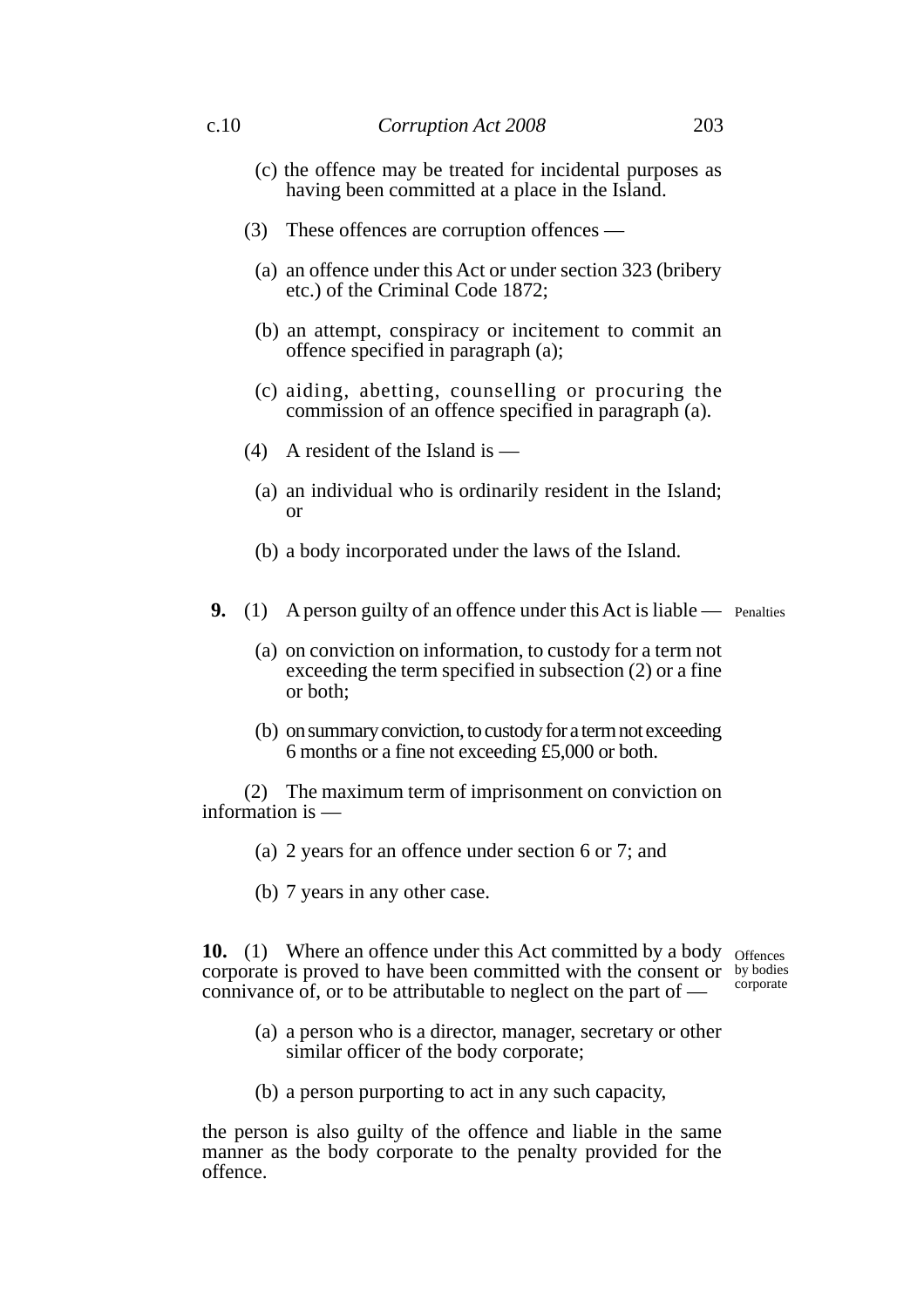(2) Where the affairs of a body corporate are managed by its members, subsection (1) applies in relation to acts and defaults of a member in connection with the member's functions or management as if the member were a director of the body corporate.

Interpretation 11. In this Act —

"advantage" includes —

- (a) any benefit whether direct or indirect;
- (b) any other act done or omission made at the request of another person and whether or not the nature or timing of the advantage is then known or the making of the request is express or implied, direct or indirect;

"agent" includes —

- (a) any person employed by or acting for another;
- (b) any person employed by, serving under, appointed by or acting for a public body;
- "exercise a function" includes exercising or failing to exercise any duty or power irrespective of whether the function —
- (a) is or is not within the competence of the person exercising it;
- (b) is exercised in the Island or elsewhere;

"foreign public official" means any person —

- (a) holding a legislative, executive, administrative or judicial office of a country or territory outside the Island, whether appointed or elected;
- (b) exercising a function on behalf of a public body which exists in a country or territory outside the Island; or
- (c) who is an official of a public international organisation or who is authorised by such an organisation as its agent;
- "improperly" means in breach of any duty, whether express or implied, and whether of a public or private nature, including any duty to act in good faith or impartially;
- "official of a public international organisation" means an international civil servant;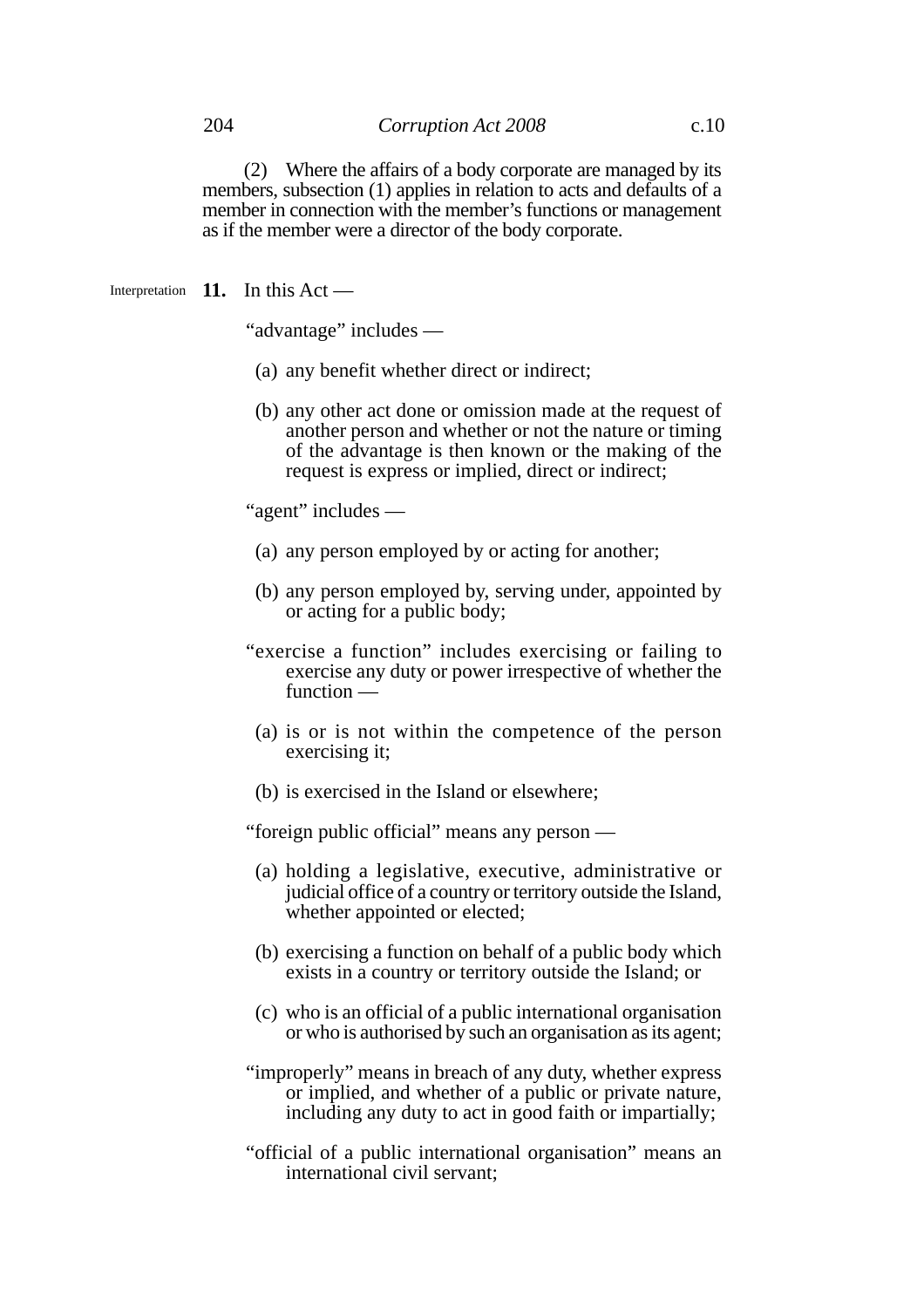"principal" includes an employer;

"public body" means any of the following —

- (a) the Crown;
- (b) Tynwald and either of its constituent branches;
- (c) a Department or Statutory Board;
- (d) a body the members, or any of the members, of which are appointed by, or whose appointment requires the approval of Tynwald;
- (e) a local authority;
- (f) any body which exists in a country or territory outside the Island and is equivalent to any body specified in paragraphs (a) to  $(e)$ ;
- (g) any other description of public body (including bodies existing in a country or territory outside the Island).

12. This Act applies to persons in the public service of the Crown Application as it applies to other persons.

13. The enactments specified in Schedule 1 are amended in Amendments accordance with that Schedule.

14. The enactments specified in Schedule 2 are repealed in Repeals accordance with that Schedule.

**15.** (1) This Act may be cited as the Corruption Act 2008.

Short title and commencement

(2) This Act comes into operation on such day as may be appointed by order made by the Department of Home Affairs and different days may be so appointed for different provisions and for different purposes.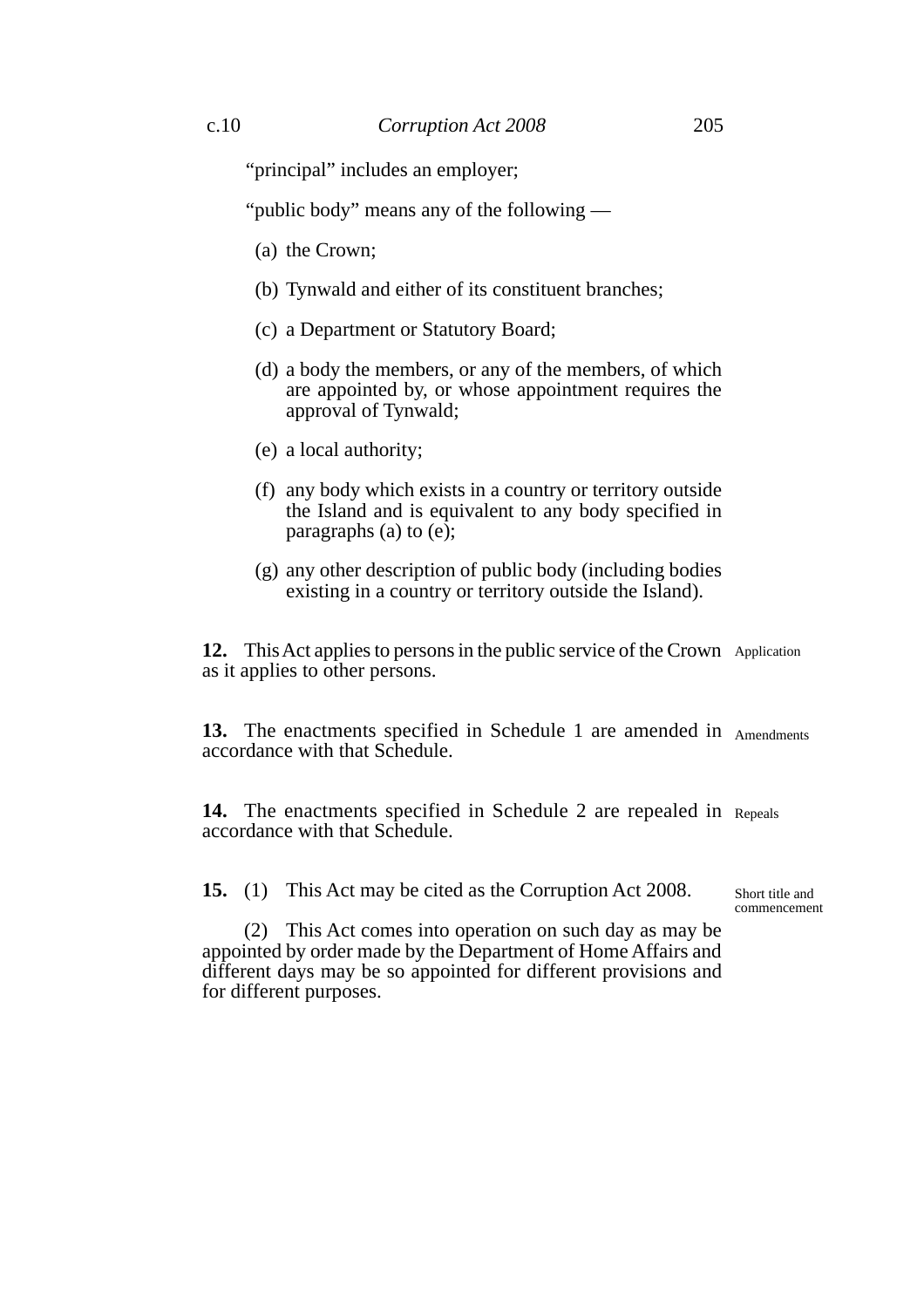#### Section 13 SCHEDULE 1

#### AMENDMENTS

*Criminal Code 1872 (IV p.160)*

**1.** For section 323(2), substitute —

"(2) Section 8 of the Corruption Act 2008 applies in respect of this section.".

*Income Tax Act 1970 (XXI p.260)*

**2.** After section 106(5)(e), insert —

"(f) if the disclosure is made in the prescribed manner under section 5 of the Corruption Act 2008.".

#### *Limitation Act 1984 (c.18)*

**3.** In section 21(1)(a) (time limit for actions in respect of trust property), for "fraud or fraudulent breach of trust" substitute "fraud, fraudulent breach of trust or corrupt conduct".

**4.** Section 30 (postponement of limitation period in case of fraud etc.) is amended as follows —

- (a) in subsection (1) after paragraph (a), insert
	- "(aa) the action is based on the corrupt conduct of the defendant; or";
- (b) in subsection (1), after "discovered the fraud," insert "corrupt conduct,";
- (c) in subsection (3), after "fraud" insert ", corrupt conduct";
- (d) in subsection  $(4)(a)$ 
	- (i) after "case of fraud" insert ", corrupt conduct";
	- (ii) after "party to the fraud" insert "or corrupt conduct";
	- (iii) after "believe that the fraud" insert ", corrupt conduct".

**5.** In section 36(1) (interpretation), after the definition of "bill of exchange" and "promissory note" insert —

> ""corrupt conduct" means conduct which constitutes an offence under the Corruption Act 2008 or under section 323 of the Criminal Code 1872;".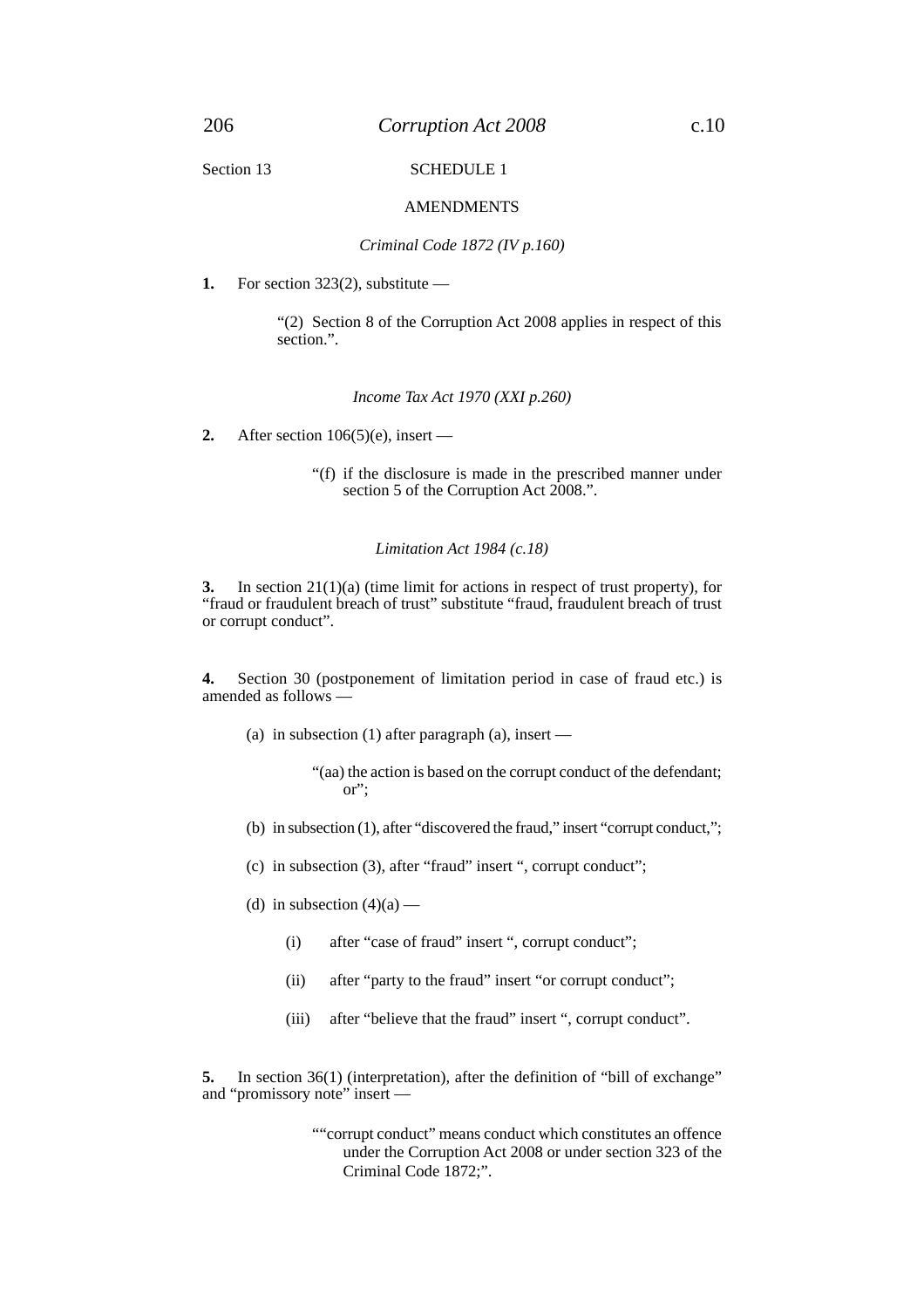*Criminal Justice Act 1990 (c.1)* SCH. 1

- **6.** In section 24 (Attorney General's investigation powers)
	- (a) in subsections  $(1)(a)$  and  $(15)(a)$ , after "serious or complex fraud" insert "or serious or complex corruption";
	- (b) after subsection (18) insert —

"(19) In this Part, any reference to "corruption" includes any offence under the Corruption Act 2008 or under section 323 of the Criminal Code 1872.".

### *Police Act 1993 (c.11)*

**7.** In paragraph 5(1)(b)(i) of Schedule 1, for "1986" substitute "2008".

#### *Criminal Justice Act 2001 (c.4)*

**8.** For paragraph 4(1)(a) of Schedule 4, substitute —

"(a) an offence under the Corruption Act 2008;".